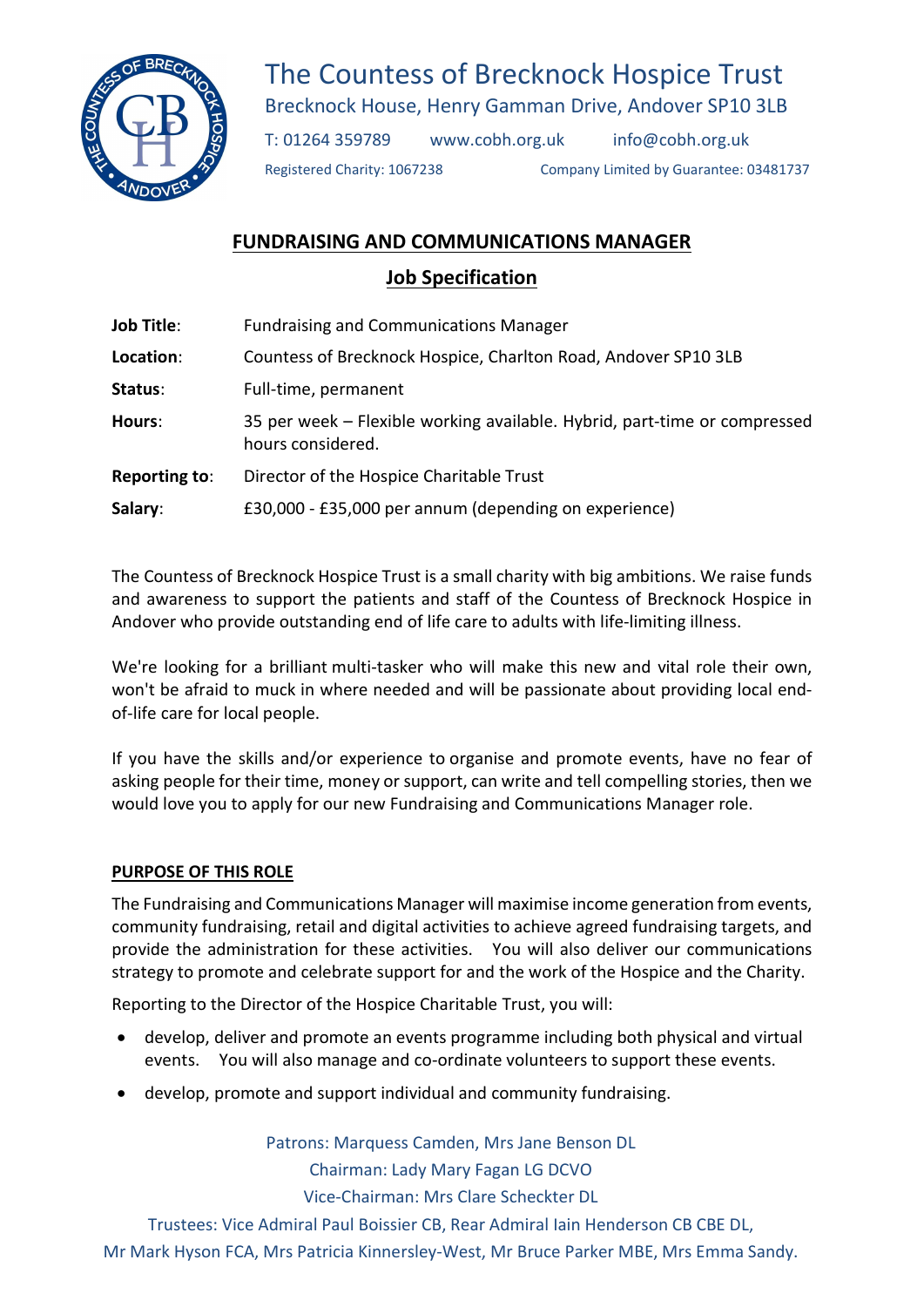- maximise income from the sale of a range of retail products.
- write and create communications and marketing materials to promote and celebrate fundraising opportunities and raise awareness through our website, digital and social media, print and press aiming to reach current and new audiences and increase the number of supporters.
- provide comprehensive, effective and efficient data administration including the recording, processing and stewardship of income from individuals, community, events and retail, reporting results and validating data.

The ideal candidate would work full-time (35 hours). However, we know things have changed since the pandemic and will consider part-time or compressed hours. Evening and weekend working will be a key part of this role. In consultation, with the Director, working hours will be flexible to meet these requirements. Time off in lieu may be granted as necessary but, with a small team, the aim is to keep this to a minimum.

It's important that you build great relationships with our Hospice Clinical Team so you will need to work from our offices at the Hospice at times during the week. However, up to two days a week home working is also an option.

You will also need to have your own transport and travel expenses are reimbursed.

Although there are currently no line management responsibilities, you will lead and coordinate volunteers who fundraise for the hospice or who assist with the running of events.

A DBS check will be required for this role.

### KEY STRATEGIC RESPONSIBILITIES

#### Fundraising

- Organise, promote and deliver a programme of fundraising events to maximise income. This will include processing registrations, providing materials and information, and supporting participants and volunteers. Ensure that fundraising events and activities are planned with due care observing legal requirements, health and safety, risk assessment and best practice so that they run effectively and safely. Working with the Director, liaise with event partners and sponsors to maximise fundraising opportunities.
- Review, research and develop our events, community fundraising and retail to create new opportunities to grow income from new and current supporters.
- Promote and support individual fundraisers' involvement in third party fundraising events and community group activities to maximise income, including maximising Gift Aid and corporate match-funding. Ensure activities planned in our name observe legal requirements, health and safety, risk assessment and best practice so that they run effectively and safely.
- Develop and manage new and existing relationships with individuals and community groups and organisations to maximise fundraising and other forms of support.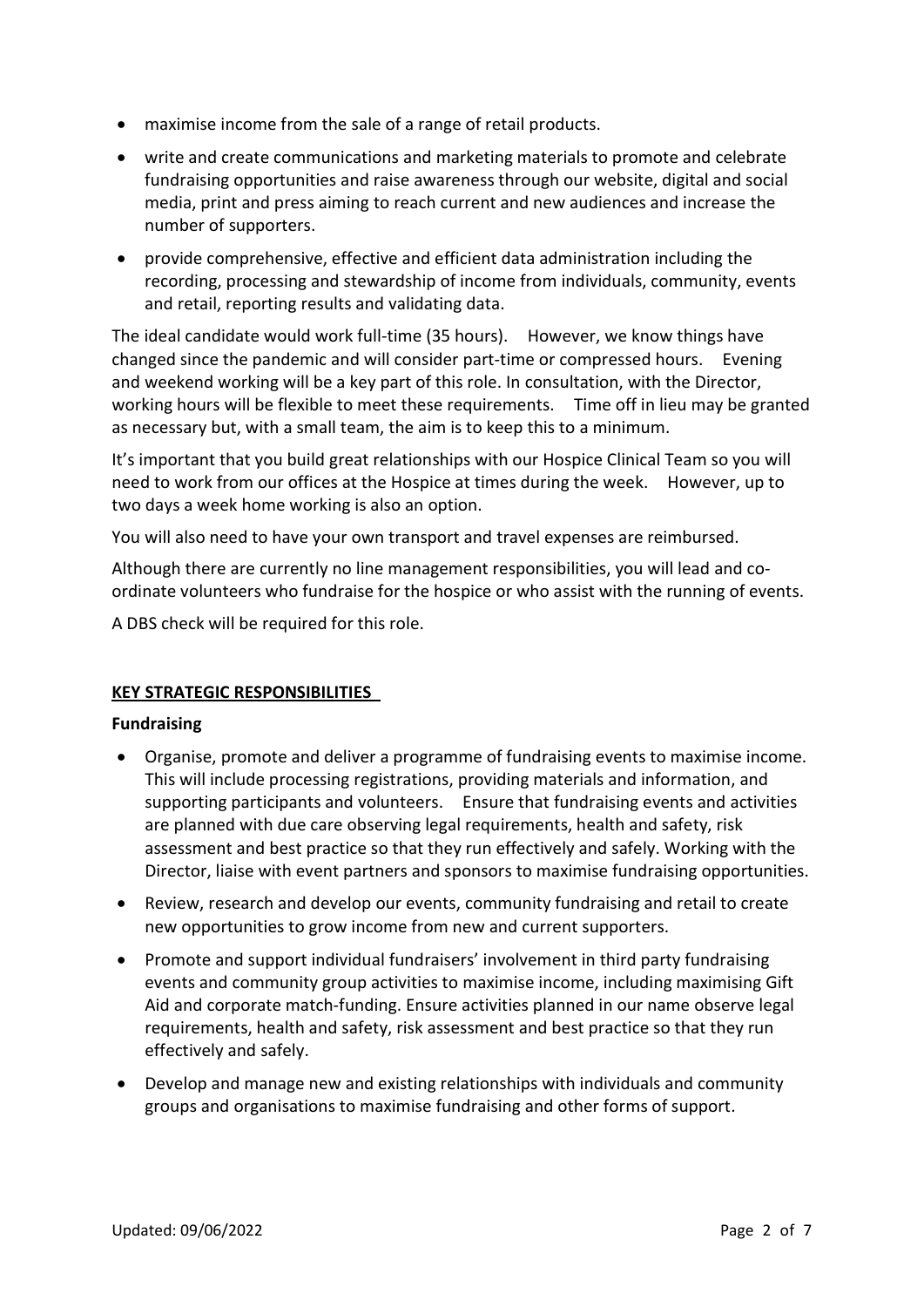- Promote challenge events to existing and new supporters (including running, cycling, hiking, walking events) and enable participants to maximise fundraising from such events.
- Deliver an excellent supporter experience ensuring donors are thanked for their support and requests for information are responded to in a timely manner
- Manage, co-ordinate and grow our retail income.
- Manage and steward any ad hoc requests from individuals wanting to fundraise on our behalf or individual one-off donations coming to CoBH.
- Develop and support local fundraising groups and/or village representatives.
- Attend external events as a representative for CoBH collecting cheques, manning information stalls, giving talks or assemblies and engaging members of the public to learn more about and support our work.
- Assist in the development and setting of personal fundraising KPI's and targets to achieve the fundraising strategy.

#### Communications

- Ensure the CoBH website content is updated, relevant and represents the work of the hospice and the activities of our charity. Produce and upload news, events and agreed content and images. Liaise with the website developers as required.
- Ensure Facebook and Twitter are regularly updated, working with the Director to agree content on weekly basis. Develop other social media platforms where relevant.
- Produce and send the monthly enewsletter (currently Mailchimp) and annual printed newsletter.
- With the Matron and Clinical Team, identify and record emotive and motivating stories from supporters, patients and their families, working sensitively and ensuring consents are in place.
- Write and circulate press releases and submit event details to external platforms to maximise coverage and promotion.
- Develop social media assets including images, videos, infographics using available tools.
- Work alongside the Director to develop, implement and maintain the CoBH brand. Ensure materials produced by fundraisers adhere to our style and brand.
- Prepare short video productions for use on the website and for promotional purposes.
- Manage the photograph archive and produce photos when required for the newsletter, website. appeal and promotional purposes.
- Develop flyers, posters and information leaflets as required including a set of Fundraising Templates for individual and community fundraisers.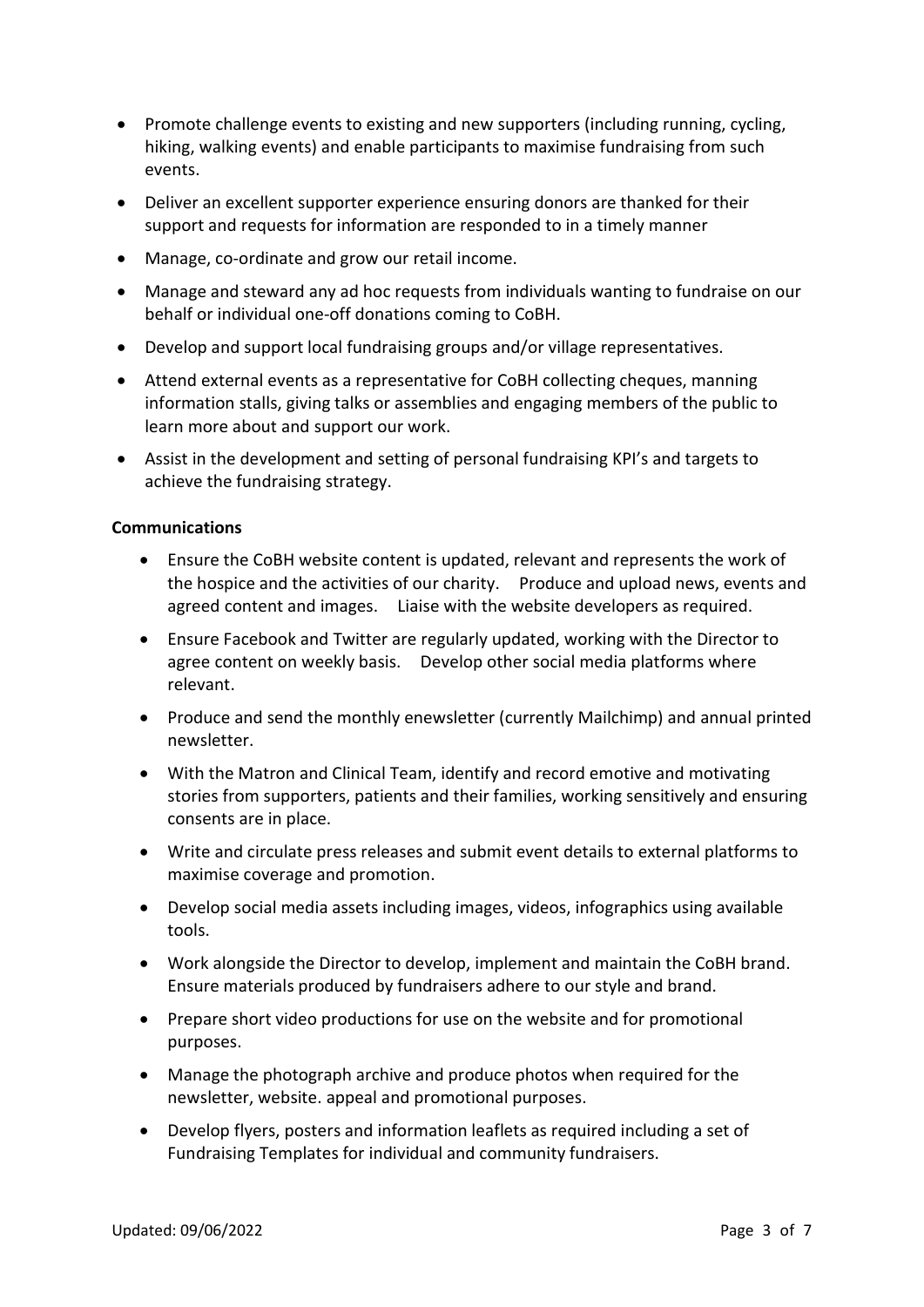Track, monitor and evaluate the impact and effectiveness of communications, circulating relevant press cuttings to key staff and producing monthly statistics on engagement and coverage.

#### Fundraising Administration

- Process, record and report on all event, individual and community fundraising monies and sponsorship on our Harlequin CRM database. Ensure supporter records are accurately maintained including contact preferences. Produce thank you letters and other appropriate acknowledgement for supporters as required. This includes those received via bank accounts and on-line giving agencies. Regularly gather and update fundraising data from online tools (Just Giving, Virgin Money). Monitor payment systems and liaise with agencies or supporters to rectify any queries or anomalies.
- Set up new records maintaining up-to-date personal information, Gift Aid declarations, data protection and contact status and any data relating to fundraising, donations and events.
- Set up and process event entries bookings, record income, acknowledge entries and provide reports as required.
- Collate, copy and record Gift Aid declarations.
- Prepare the weekly banking schedule and arrange for cash and cheques to be banked, including going to the bank as necessary.
- Produce and submit Gift Aid Claims and maintain a working knowledge of HM Revenue & Customs (HMRC) Gift Aid processes.
- Provide monthly reports and information on activity, performance, projected income, supporters and income/targets.
- Ensure that all activity is accurately and comprehensively recorded on our Harlequin CRM and in accordance with the Data Protection Act. This includes implementing upgrades, data housekeeping and providing data and reporting as required.
- Maintain our presence on JustGiving, Virgin Money Giving and other third-party fundraising platforms.
- Ensure compliance with GDPR and other data protection requirements and best practice.
- In consultation with the Trust Director, update, purchase or produce fundraising resources and marketing materials. Maintain and administer the Harlequin booking system for marketing materials.
- In the absence of the Administration and Book-keeping Officer, you will ensure our main reception is covered.

#### GENERAL RESPONSIBILITIES

- Embrace the vision and values of the Hospice and the Charity.
- Be sympathetic to and project the philosophy and concept of the Hospice.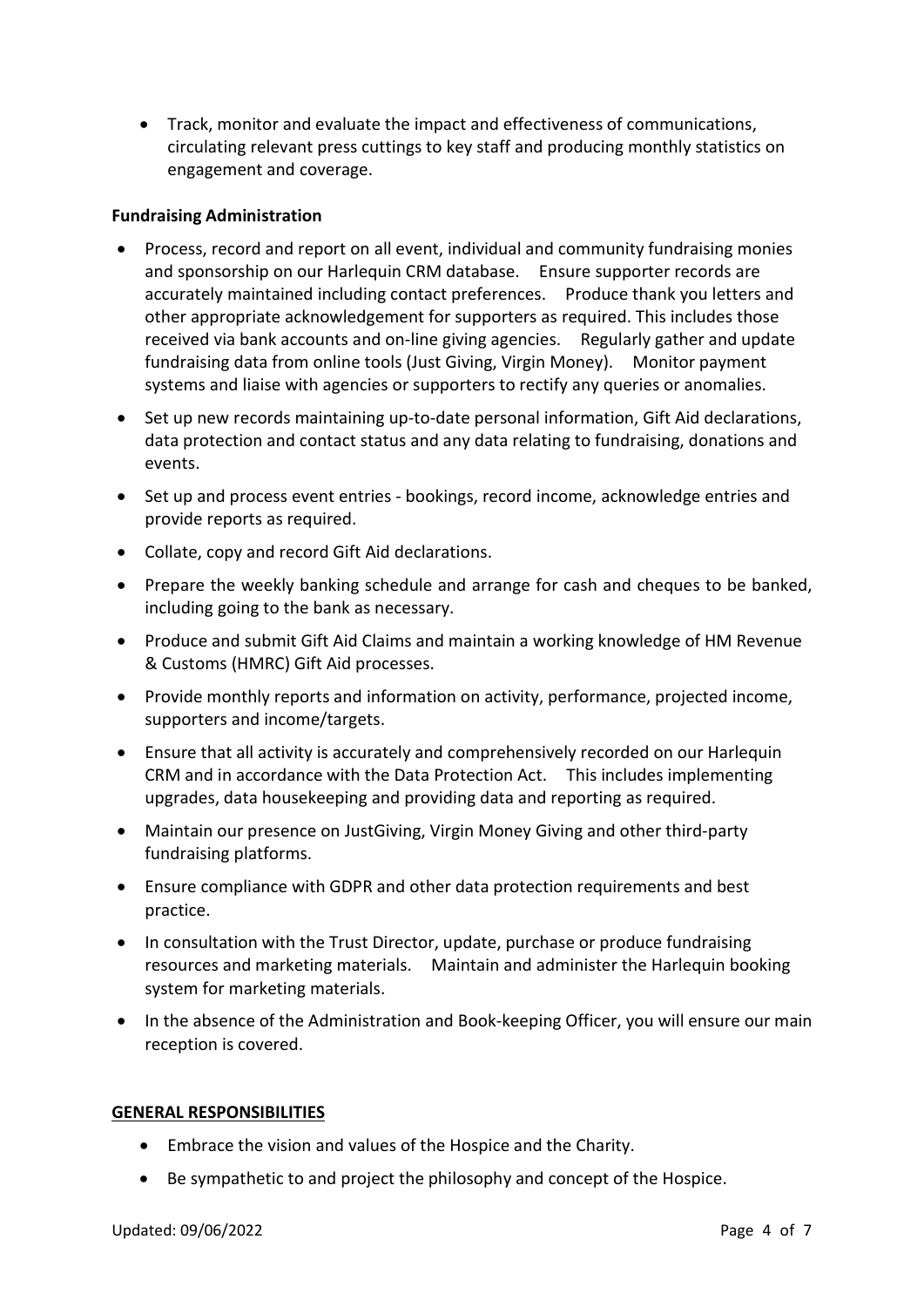- Fully understand and adhere to the policies and procedures of the Charity and where appropriate HHFT.
- Adhere to and promote the Chartered Institute of Fundraising Codes of Practice and promote legal and safe fundraising in line with current legal requires and best practice.
- Contribute to the Hospice and the Charitable Trust through effective team working.
- Attend and contribute constructively to team meetings and other meetings as required.
- Awareness of and willingness to participate in other activities that may occur from time to time to promote the Hospice within the community
- Work in a flexible and responsive way to meet the changing needs of the charity and the hospice.
- You will have access to confidential data on supporters, volunteers, staff and/or patients and/or services within the Hospice. Failure to maintain confidentiality will lead to disciplinary action which could ultimately lead to dismissal.
- You will be required to assess all risks to your systems, processes and environment and contribute towards the governance agenda as appropriate.
- You will be expected to produce work to a high standard and always promote quality in all areas.
- You will not be required to wear a uniform but will need to be smartly dressed.

This job description does not purport to be an exhaustive list of duties and responsibilities. The Postholder will be expected to undertake additional duties as the requirements of the department and/or post change and/or develop.

The job description will be reviewed periodically to consider developments in the charity, hospice or role.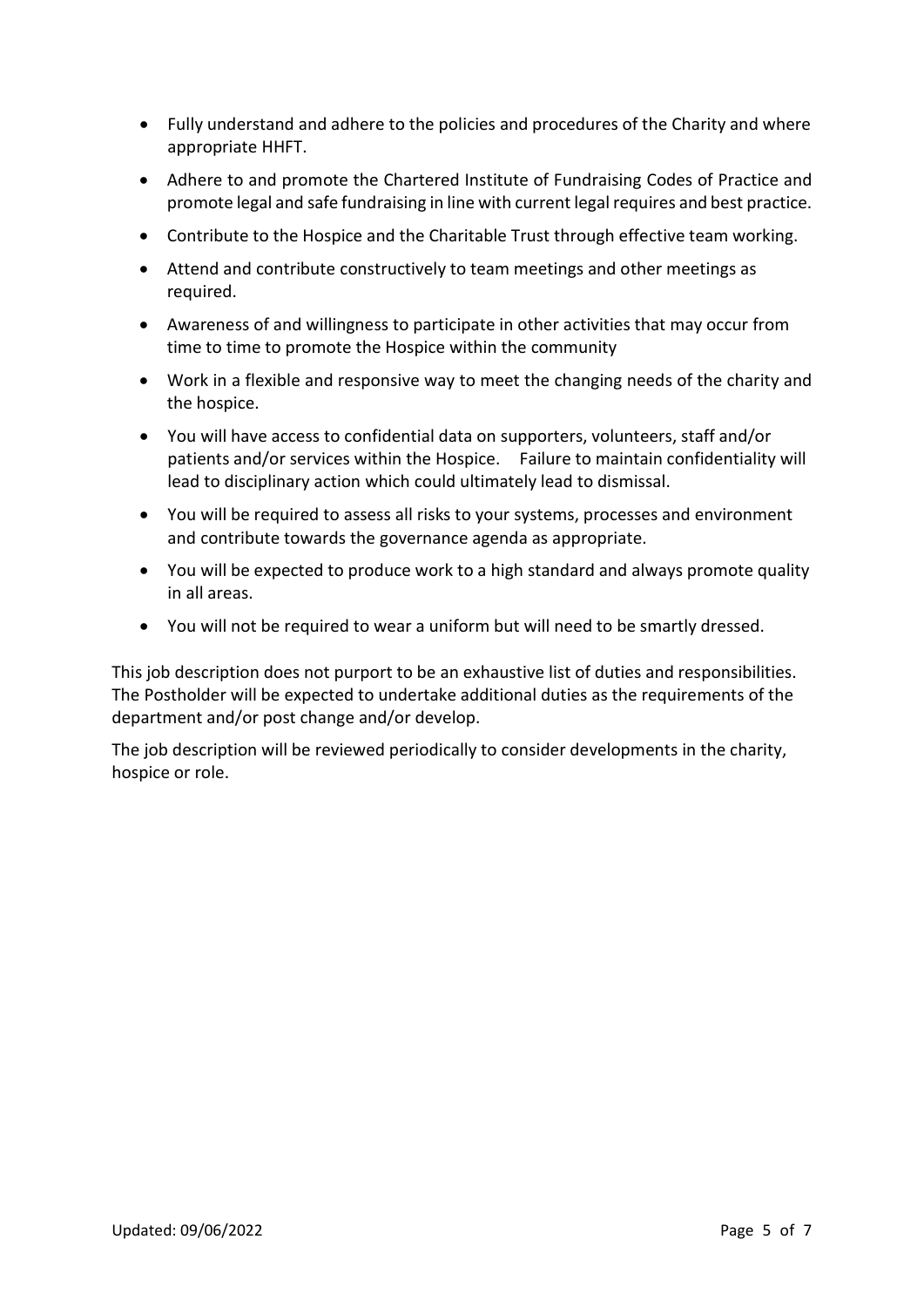### PERSON SPECIFICATION

| <b>Essential Qualifications</b> | Proven experience of successful event organisation.                                                                                                                                                                                                      |
|---------------------------------|----------------------------------------------------------------------------------------------------------------------------------------------------------------------------------------------------------------------------------------------------------|
| and Experience                  | Proven experience generating and growing income from events or<br>individuals, corporates or sponsors.                                                                                                                                                   |
|                                 | Proven experience of developing and delivering successful online<br>and offline communications to a wide range of audiences, which<br>grew profile, reach and engagement.                                                                                |
|                                 | Proven ability to write about complex issues clearly and effectively.                                                                                                                                                                                    |
|                                 | Success in writing for and presenting                                                                                                                                                                                                                    |
|                                 | Minimum 5 GCSEs at grade C or above (or equivalent) incl. English<br>Language and Maths                                                                                                                                                                  |
|                                 | A qualification in events organising, a fundraising, communications<br>or marketing discipline or evidence of Professional Development in<br>one of these disciplines.                                                                                   |
|                                 | Full Driving License, own transport and willingness to travel.                                                                                                                                                                                           |
|                                 | Supervisory experience and/or experience of working with<br>volunteers.                                                                                                                                                                                  |
| <b>Essential Skills</b>         | Proactive, self-motivated, confident and innovative.                                                                                                                                                                                                     |
|                                 | Able to motivate and inspire.                                                                                                                                                                                                                            |
|                                 | Able to respond quickly and calmly to problems and transmit<br>confidence and professionalism.                                                                                                                                                           |
|                                 | Event organisation including health and safety, risk assessment,<br>GDPR regulations and handling confidential information.                                                                                                                              |
|                                 | Confident communication and interpersonal skills. Able to build<br>relationships at all levels and provide consistent and high-quality<br>supporter care.                                                                                                |
|                                 | Capable of working independently, prioritise competing tasks and<br>manage a busy workload and multiple projects to meet deadlines.                                                                                                                      |
|                                 | IT skills including use of Microsoft office tools, a CRM database or<br>similar including inputting and extracting data, WordPress and<br>developing content and uploading content, including images and<br>video to online sites/social media channels. |
|                                 | Use of social media channels in a professional context.                                                                                                                                                                                                  |
|                                 | Sound financial and reporting skills with an eye for detail and<br>accuracy.                                                                                                                                                                             |
|                                 | Analyse information, identify actions and produce concise reports.                                                                                                                                                                                       |